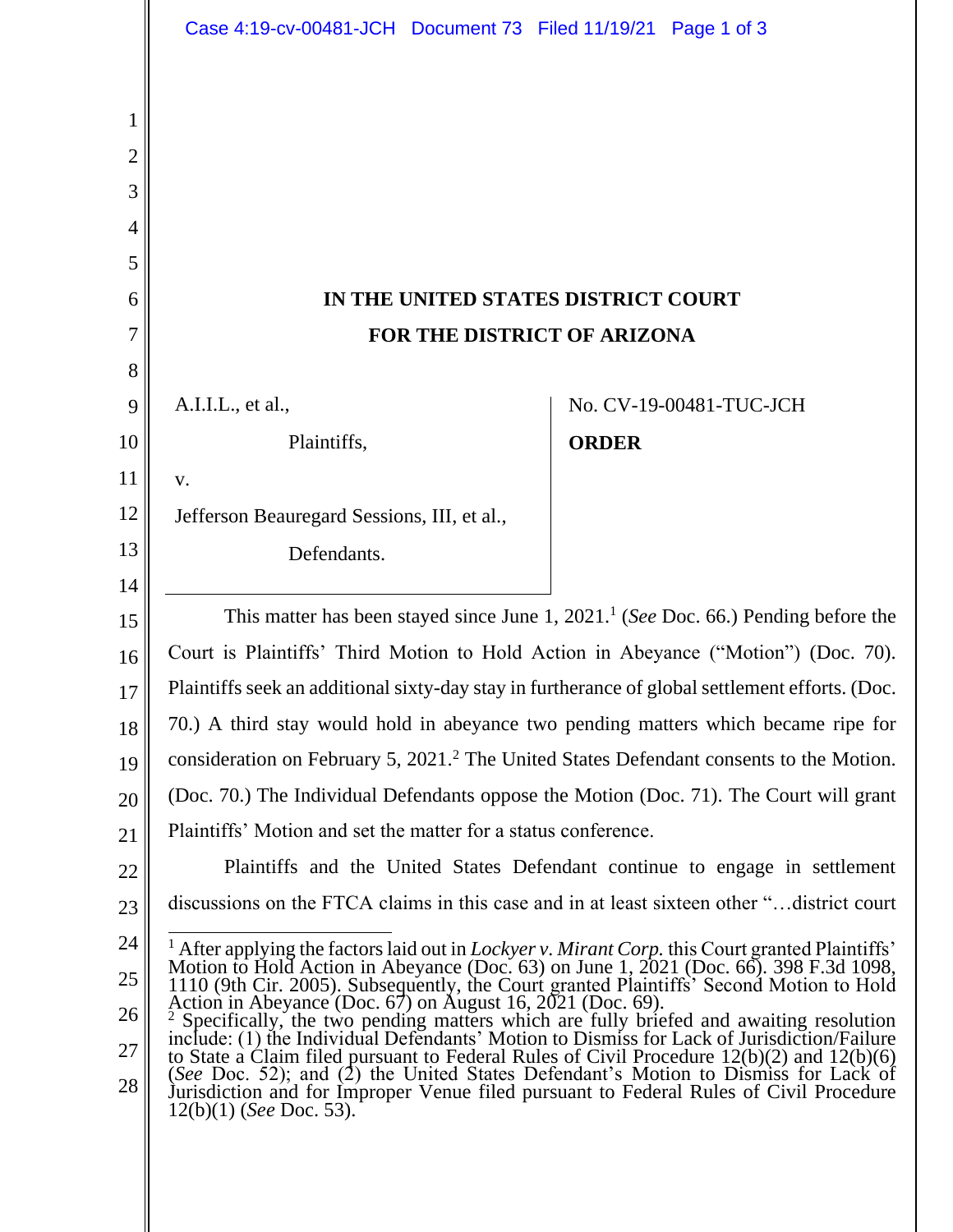cases and pending administrative tort claims arising from family separations at the U.S./Mexico border that occurred during the prior administration." (Doc. 70 at 2.) A global settlement, according to Plaintiffs, could result in the resolution of claims against the Individual Defendants, "[i]n particular, Plaintiffs expect that the United States would insist that any settlement involve dismissal of the claims against the Individual Defendants, as has been the Justice Department's normal course in cases involving both FTCA and *Bivens*  claims against individual defendants." (Doc. 70 at 3.) Pursuant to the factors in *Lockyer v. Mirant Corp.*, 398 F.3d 1098, 1110 (9th Cir. 2005), the Individual Defendants make several arguments in objection to a third stay. (Doc. 71.)

10 11 12 13 14 15 16 17 18 19 20 In reviewing the Motion, the Court is concerned with the interminable nature of Plaintiffs' most recent request. This Court has previously indicated that it "will view any future stay requests with skepticism absent, for example, a showing that Plaintiffs and the United States Defendants are making meaningful progress towards settlement." (Doc. 66 at 4). The Motion indicates the occurrence of eight meetings since August 13, 2021 (Doc. 70 at 2.) In comparison, Plaintiffs' Second Motion to Hold Action in Abeyance noted that parties "…have met at least 12 times to further settlement efforts." (Doc. 67 at 2.) Although the parties may be making meaningful progress towards settlement, the instant Motion does not indicate that a settlement is imminent. *See Leyva v. Certified Grocers of Ca., Ltd.*, 593 F.2d 857, 864 (9th Cir. 1979) ("A stay should not be granted unless it appears likely the other proceedings will be concluded within a reasonable time…").

21 22 The Court will grant Plaintiffs' Motion and set a status conference in early January to discuss the status of the case and settlement negotiations.

23 24

1

2

3

4

5

6

7

8

9

- 25
- 
- 26

**…**

**…**

**…**

- 27
- 28